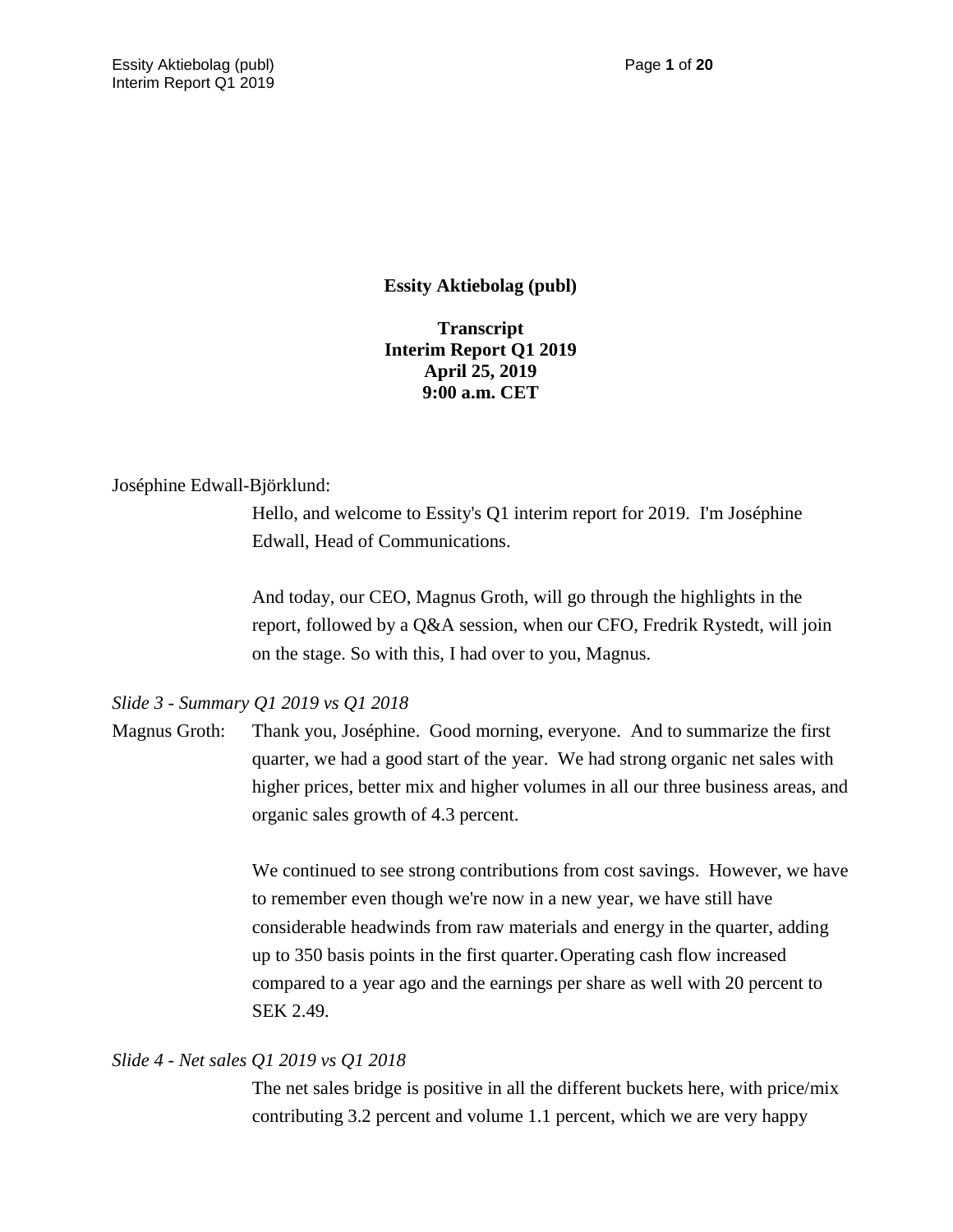about the positive volume growth in all our three business areas, while pushing for higher prices almost everywhere to find that balance. Currency also impacts very positively inorganically through the weaker Swedish krona in the quarter.

# *Slide 5 – Adjusted EBITA Q1 2019 vs Q1 2018*

Adjusted EBITA bridge. And we seem to be adding some buckets or some different areas to the waterfall here as we go along. What we see here, in the grey part is the organic adjusted EBITA. Overall, the EBITA increased by 2 percent; adjusted decreased slightly. But again, we can see here that in spite of the very negative impact from raw materials and energy, we compensate for nearly all of that. And I will get back to that in a short while through price/mix and volume.

Cost savings, as I mentioned, continued according to plan. And then maybe, surprisingly, in the quarter a very high other impact of SEK 383 million negative. And this is as high as it gets I would like to state and it's unusually high and we don't expect it to have that much impact from the other line going forward. But in the quarter, we had a number of smaller impacts that were all negative. Normally, there's a mix of negative and positive here.

We continued to see higher distribution costs in all parts of our business. We had some planned maintenance stop that took longer. It costed more than we had expected in the quarter. That's all managed now. We have stock revaluation due to the lower raw material prices. Some lower volumes produced in parts of the business that also affected negatively.

The trade tariffs that we continued to see between Canada and the U.S., in spite of that there's now an agreement on some of the other tariffs. And higher A&P on a krona basis, but not as a percentage of sales, where it's coming down. But since we're growing so fast, the overall A&P is going up slightly. So that are some of the impacts affecting all negatively in the quarter the other line.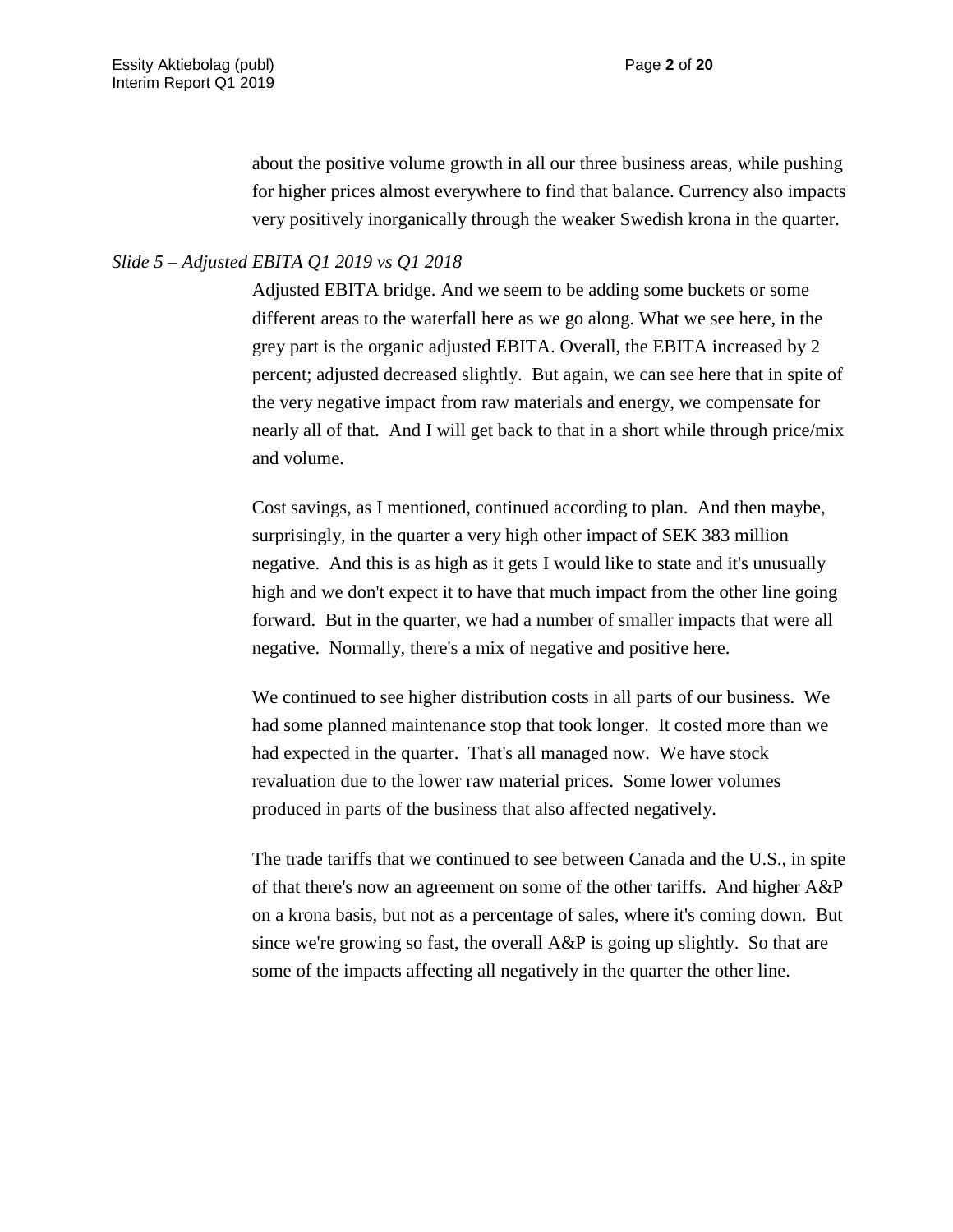*Slide 6 – Raw Material and Energy Costs vs Price/Mix, Impact on Adjusted EBITA Margin* And talking about then the positive balancing now of the higher raw material and energy costs with price/mix. So this shows over time just those components. So volume, cost savings and so on are not in here.

> And what we're seeing here is that we are very close to the inflection point that we've been talking about now for a long time, the point where we are able to compensate through just price and mix – so not volume and cost again, but price and mix, the higher raw material and energy costs. And we're getting very close to that. And of course in the coming quarters, we will see some more positive impacts from pricing, while we will have easier comparables on the raw material and energy costs. So we are actually at the inflection point after this quarter.

#### *Slide 7 – Raw Material Development*

Raw material development looks slightly more positive than what we've seen now for a number of years. However, some words of caution here because there are some delays, as you know, from when the prices move until we see them in our numbers. It's about 35 days for recycled fiber, 45 for pulp and 6 months for oil-based raw materials.

And typically, here, we give some outlook for the next quarter. And it's really complicated now, so let's see if I remember this. But actually, for tissue – Consumer Tissue, we continue to expect a significantly higher raw material cost in the second quarter compared to the first quarter. And this is not so much because of the pulp price, which is actually coming down a little bit, but because of a very negative currency impact.

When it comes then to Professional Hygiene, we also expect to see higher prices in the second quarter compared to a year ago. And the same then for Personal Care, which is based on the fluff pulp prices, which, as you can see here, continue to be quite high.

Sequentially, it's looking better. We expect actually mostly then lower raw material costs sequentially. So slightly lower for Consumer Tissue and for Personal Care and stable for Professional Hygiene. So sequentially, it's starting to look better.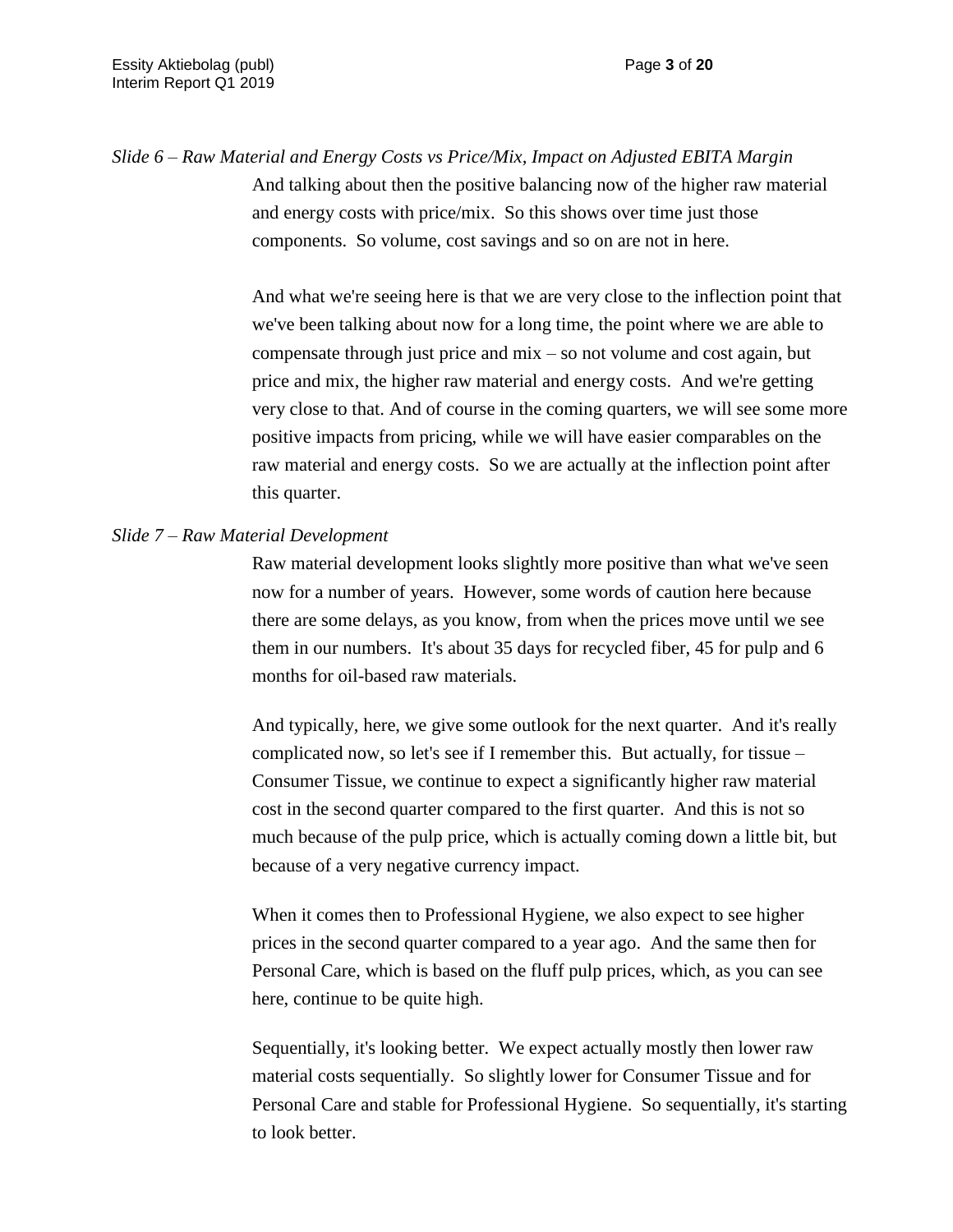There is still uncertainties when it comes to the price development on some of these raw materials. We have seen pulp prices coming down month-overmonth. We expect them to level out and then to start increasing again towards the end of the year. So that's the same information as we have provided previously. So it's not that we expect a big downturn in pulp prices. Again, the dollar has strengthened to the krona and to euro and this negatively impacts all of these commodity prices.

Finally, something about energy. That looks quite positive here. In spite of this, for the next quarter, we foresee significantly higher energy costs than the same quarter last year, but lower sequentially. And sequentially, this is due to seasonality. So a slightly more positive development still, but maybe not as positive as what it first looks like when looking at this graph.

## *Slide 8 – Cost Savings, SEK 295m in Q1 2019*

So with that, I like to move over to the cost savings, say something more about that. And as you know, when it comes to cost of goods sold, it's not a specific program. It's numerous efforts ongoing continuously throughout the Group. Everything from Tissue Roadmap operationally, efficiency improvements, material rationalization and sourcing savings.

And in the first quarter this year, we had savings of SEK 186 million. This is slightly lower than our average numbers over the last 2 years. We expect on an annual basis the same level of savings as we've seen in the last couple of years, which has been around SEK 1 billion on an annual basis. So we still feel that this is a good start of the year when it comes to savings in cost of goods sold.

And then we have the additional cost savings program that we announced last fall that's mainly impacting SG&A costs – just to keep this apart. And there's no double counting here. We expect annual savings of SEK 900 million with full effect at the end of this year. And so far, the run rate savings are very much on line with our expectations at SEK 530 million. And the expected head count reduction, mostly then in white collar positions, has now approached 550 out of the 1,000. So that's also moving very much according to plan.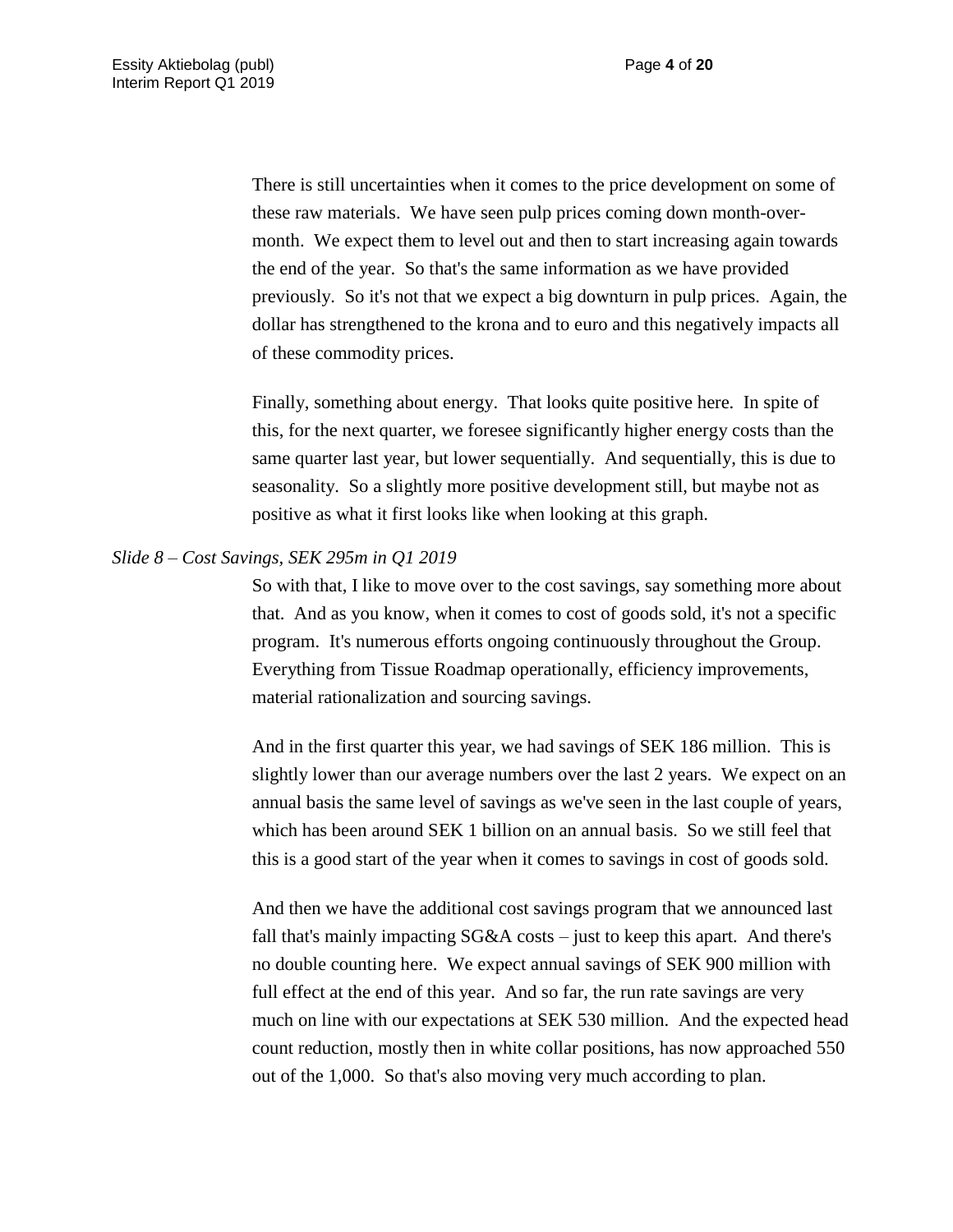And as you can see there to the right, the impact on SG&A as a percentage of sale is really massive. So fantastic progress here on cost savings below then gross margin – so from gross margin to EBITA margin. And as you can see there, the actions continue in all parts of SG&A.

And improved A&P efficiency is important to note. It's not there we're cutting A&P here because we have a number of good innovations that we're launching, but we're becoming more efficient. So we are really looking at the all parts. We were slightly under 5 percent in A&P as a percentage of sales in the first quarter. We expect to be on a similar level to last year for the full year, so slightly above 5 percent for the full year.

#### *Slide 9 – Successful Innovations*

Innovations. And we continue to innovate at a high pace. But more than that, when it comes to TENA, where we actually have a completely new pack format in our retail offering, a new logo that we're rolling out now for TENA everywhere. So as you can see there, it's less of a medical look. It's much more of a retail look. It's more feminine.

Also, the products are upgraded. So we're launching a big range of pants here that are more underwear like. So a big step forward for us when it comes to the very tough competition that we're encountering in the retail part of the incontinence care business. So this is a big step for us and we will continue to launch additional programs in Inco retail throughout the year with this new logo and with this new pack format. And all our tests show that this is a big step forward for us.

*Slide 10 – Sweden's Most Attractive Employer 2019, A winning Corporate Culture* And also, before moving on to some more numbers, I'd like to mention, because we're immensely proud of this, in Sweden that we were elected Sweden's most attractive employer based on 6,220 interviews throughout Sweden.

> So privately held employers with more than 150 employees there's a ranking, and Essity being less than 2 years old came out on top. So we are very happy that all the work we've been doing with the Essity brand, but also with our culture, with our values, as you can see there, our beliefs is really impacting.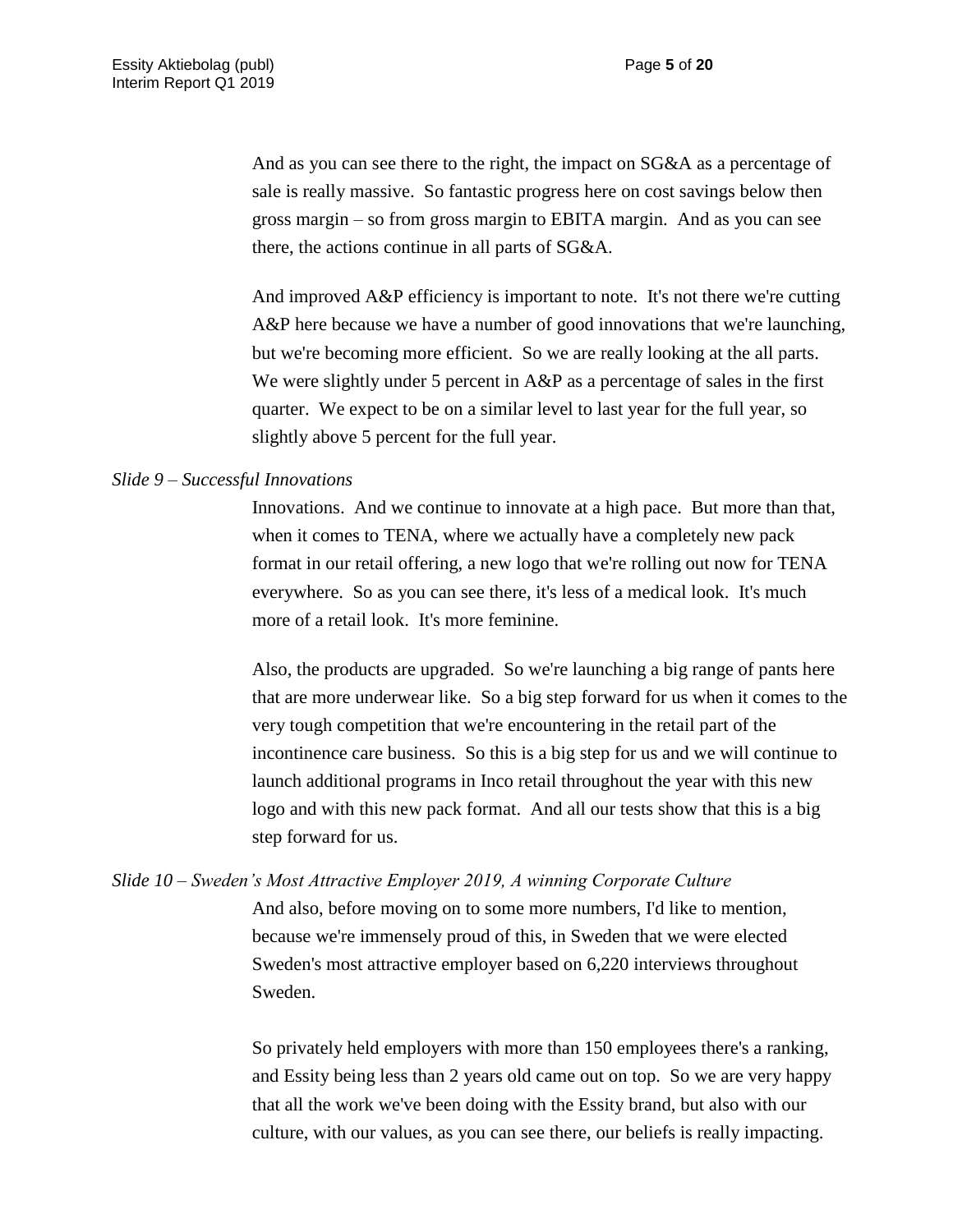So something that I like to brag about in this presentation before moving on to some more numbers.

### *Slide 11 – Personal Care, Q1 2019 vs Q1 2018*

And moving on then to the three separate business areas. There are some bullet points you will actually recognize in all three business areas: The two first ones and the two ones at the bottom. So for all three business areas, as I already mentioned, the organic net sales benefit both from volume and price/mix, and especially, we see strong organic growth in emerging markets. This goes for all our three business areas. However, in all three business areas, we also continued to see significant raw material headwinds and higher distribution costs.

Looking specifically then at Personal Care. What we can see here is that feminine care continues to grow at a very high rate mostly in emerging markets, in Latin America. While baby care is growing very well, and I think you've heard this before, in Western Europe and in our mature markets, while in some of our emerging market positions like in Northern Africa, in Turkey and so on, in Latin America, we are struggling both with price and volumes and we have actions in place during the year to get back to growth also in baby care.

Medical solutions, very importantly, came back to growth, 2.9 percent. So we're happy about that. In market-after-market, we are seeing improvements. But then we have still one or two markets that are dragging down the overall growth of medical. But gradually improving here. And incontinence products, which is of course one of our jewels, grows us at a good pace here. So that's the development in Personal Care.

## *Slide 12 – Consumer Tissue, Q1 2019 vs Q1 2018*

Consumer Tissue. What's really notable here is that on the adjusted EBITA margin, up in the right hand corner, our margin is actually now similar to that of one year ago, which means that we have compensated for 430 basis points of headwinds here mostly with massive price increases, but also all the restructuring that we've been doing through the Tissue Roadmap project, where you see a negative impact on volume through the closure of mother reels capacity, which is now in this quarter 160 basis points on volume.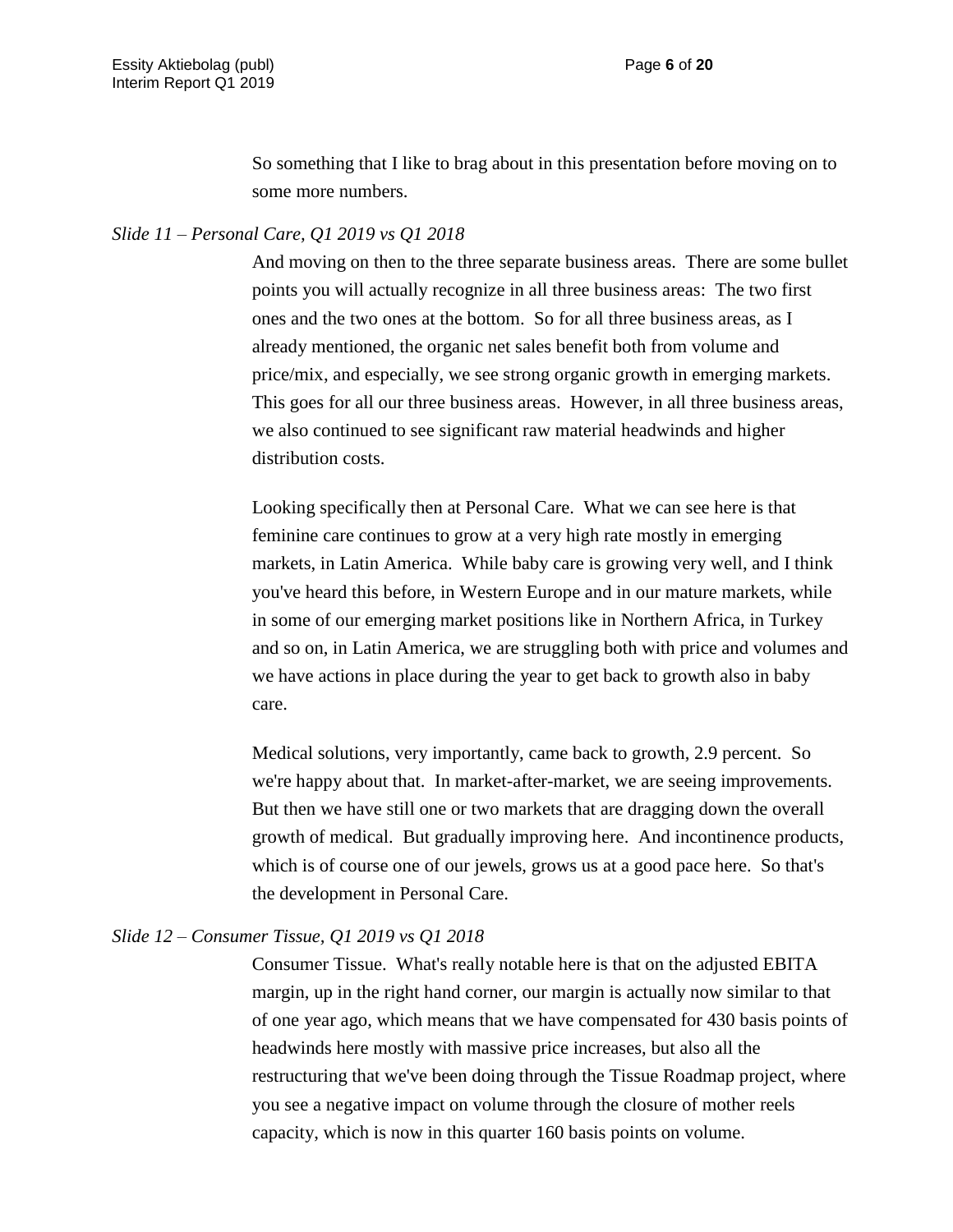This will have an impact also in the second quarter, but then it will annualize and we will stop reporting that separately. But still in this quarter the closure of mother reels, which has a very positive impact on margins, has a negative impact on growth. In spite of that, we have a positive volume overall in the Group. So again, talking about the inflection point, I think that's pretty clear.

And the growth in emerging markets is partly attributable to Vinda in China, which grew by over 13 percent. But actually, also in Latin America, in Eastern Europe, we saw a very good growth in the quarter.

## *Slide 13 – Consumer Tissue, Changes to Adjusted EBITA margin*

And another picture then just focusing in on Consumer Tissue, where you can see that we actually then are ahead of the inflection point. So we are now compensating. Of course, that's just getting back to where we were. So we will continue to work with price increases, and in addition to what you see here, which is just price and mix, also with the volume improvements and cost savings to continue to drive this development going forward.

## *Slide 14 – Professional Hygiene, Q1 2019 vs Q1 2018*

Finally, Professional Hygiene. Again, a very good organic net sales growth of 4 percent. Again, strong organic sales growth in emerging markets. The same – not the same, slightly lower, but still significant raw material headwinds and high distribution costs. What may be, is specific here is that emerging markets grew by again double digit, over 15 percent, in all our emerging markets.

In mature markets, we continue to see a very positive growth in Europe and a slightly negative growth in North America. However, after more than a year now of a slow development in North America, we are starting to see a gradual improvement. So even though we had some negative growth in North America, we believe that going forward this will gradually now start improving, which is of course very important for our overall performance in Professional Hygiene.

And the margin impact here that was negative with 160 basis points is partly compensated then with price increases and mix improvements, but only to offset the raw material headwinds by half. And as we go forward, as we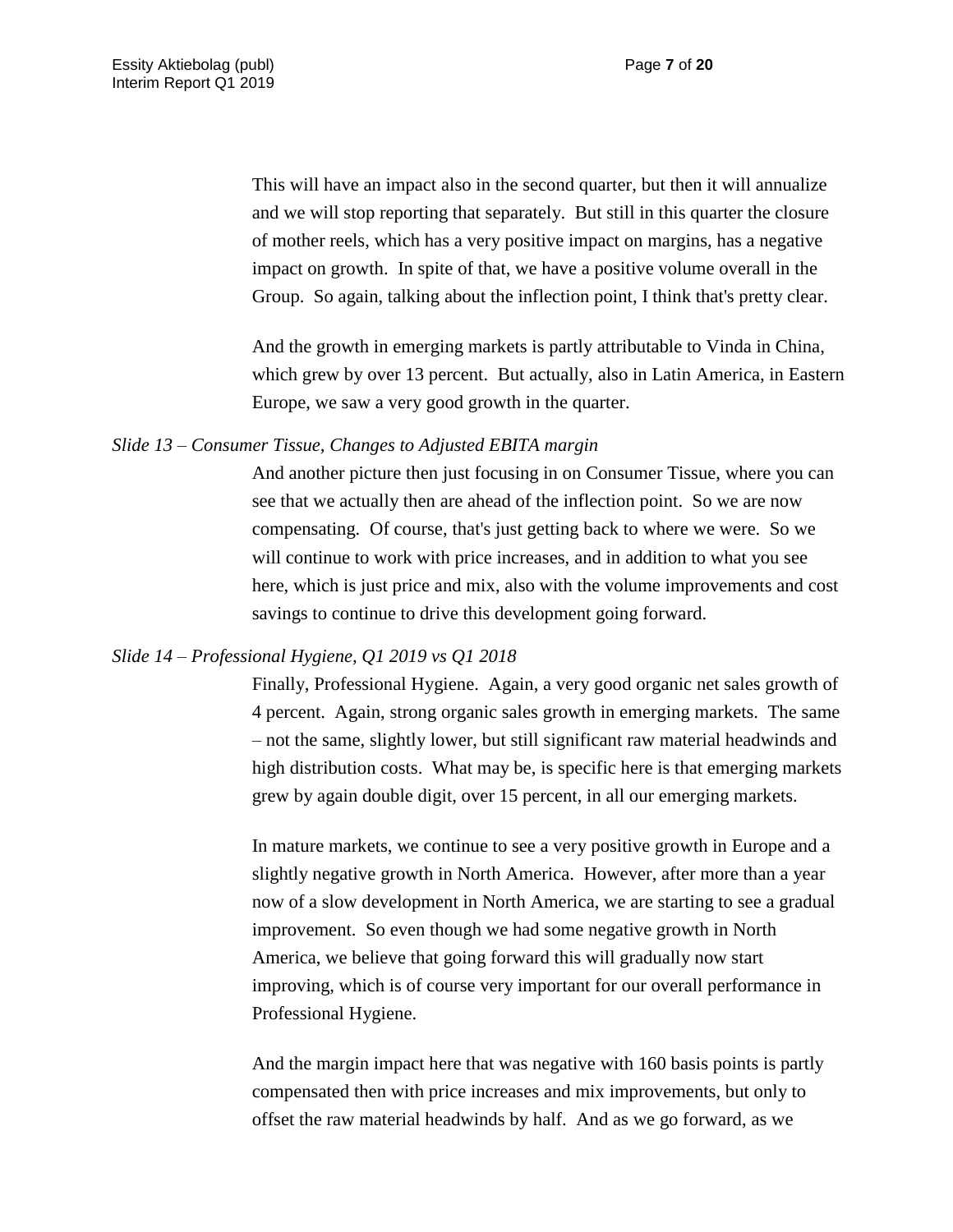continue to improve volumes – and as you know also, Q1 is a seasonally weak quarter for Professional Hygiene. We expect this to gradually move in a positive direction.

### *Slide 15 – Priorities 2019*

To summarize our priorities for the year. Very much focused now on improving the business day-by-day, which I think we are incredibly good at. So winning over the competition, gaining market share through strong innovations, strengthening our brands. We will continue with price increases, efficiency improvements, cost savings wherever possible. So we're not slowing down in any of these areas.

Very much focusing on growing in the categories with high margins, which is of course Inco, Medical, Fem Care, Professional Hygiene, while continuing to focus then on margin improvement in Consumer Tissue and in Baby Care.

To capitalize on digital opportunities. This is something we're talking about in all parts of the business, both internally for efficiency improvements, but of course also in our Go-to-Market, in our marketing, in our sales, in all parts of the business in order to create sustainable value for you as shareholders and for all the other stakeholders.

So thanks for listening. Let's open up for questions, Joséphine.

### *Slide 16 – Q&A*

Joséphine Edwall-Björklund: Yes, let's start here in the room.

- Karri Rinta, Handelsbanken: Thank you. Karri Rinta, Handelsbanken. Firstly, about the price and mix. You mentioned that there will be some more pricing coming in the second quarter. So when – how should we think about the price and mix for Consumer Tissue, because you had more pricing last year in the second quarter than what you had in the first quarter. So I guess the question is should the 5 percent level be maintained in the second quarter or is it mathematically coming down because of the higher comparables from last year?
- Fredrik Rystedt: Yes, Karri, it's a difficult question. We will sequentially increase prices. Exactly how that will compare to last year is a difficult question to fully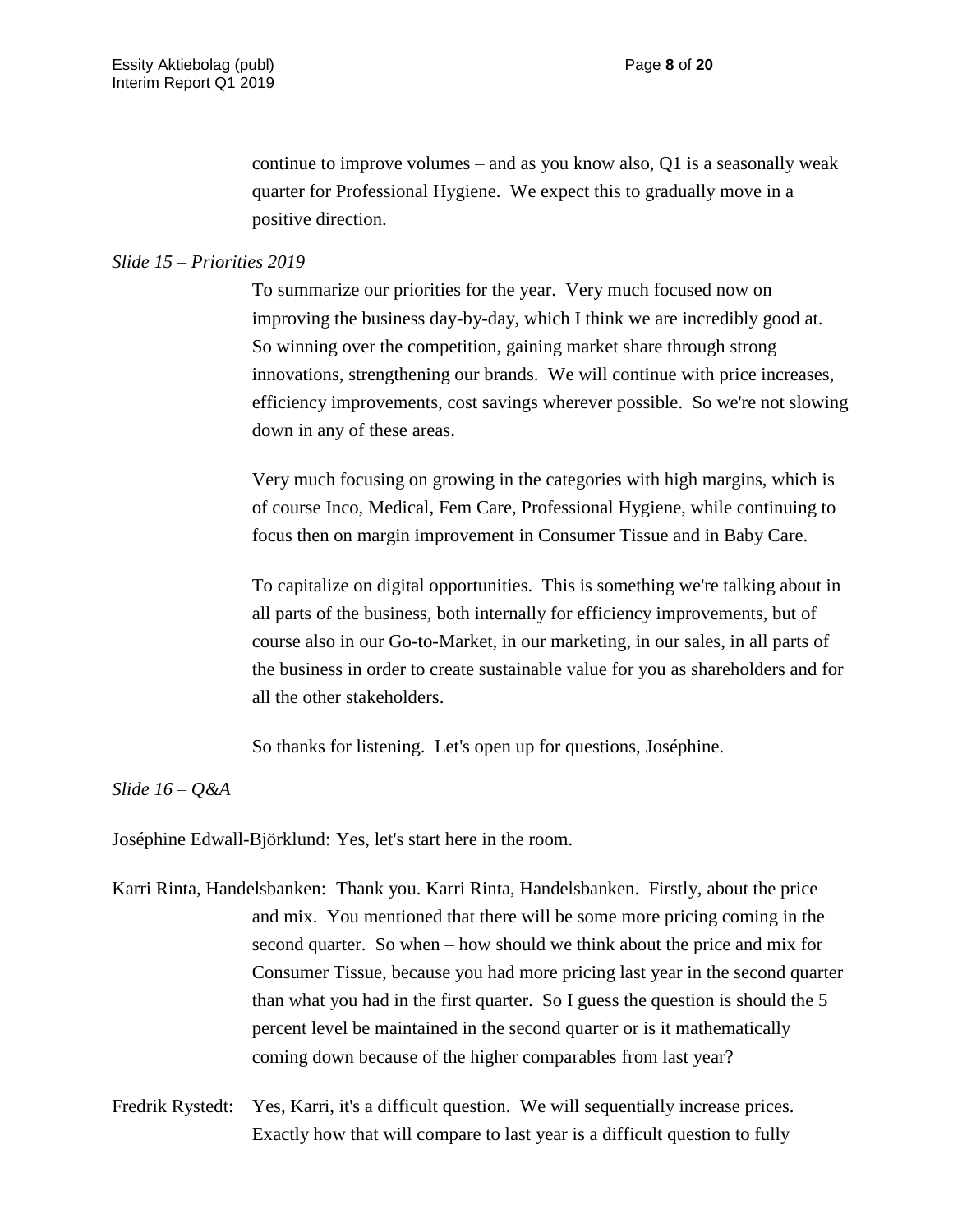|                                  | answer. But of course we have raised prices a lot in comparison. But you're<br>absolutely right, Q2 last year was also strong in terms of price increases. So<br>exactly how that will play out – but we'll continue to raise prices.                                                                                                                                                                                    |
|----------------------------------|--------------------------------------------------------------------------------------------------------------------------------------------------------------------------------------------------------------------------------------------------------------------------------------------------------------------------------------------------------------------------------------------------------------------------|
| Karri Rinta:                     | Then secondly on medical solutions. You mentioned that there's one or two<br>countries still underperforming. Is one of those countries U.S.? Or can you say<br>a few more words about the U.S. development?                                                                                                                                                                                                             |
| Magnus Groth:                    | That's correct. And as you know, we have a changed organization and we're<br>doing a little bit of the same maneuver now in medical as we did a few years<br>ago in incontinence care when we were struggling in the Inco category.                                                                                                                                                                                      |
|                                  | And we're already seeing some positive signs there. But that will have a<br>negative impact on medical's growth for the next coming quarters. It takes a<br>while to turnaround the business. And the U.S. is one of our big medical<br>markets.                                                                                                                                                                         |
| Karri Rinta:                     | Then finally, a small detail. Easter and invoicing days in the second quarter,<br>how should we think about that?                                                                                                                                                                                                                                                                                                        |
| Fredrik Rystedt:                 | Yes, actually we try not to talk so much about days. And we have a couple of<br>businesses where this is impacting. So medical is one and Inco health is<br>another and to some smaller degree also Professional Hygiene. So there is an<br>impact, but we tend not to actually talk about it. This particular $-$ if you look at<br>last year, there is a difference of one day actually. So it has very little impact. |
|                                  | Karri Rinta: All right. Thank you.                                                                                                                                                                                                                                                                                                                                                                                       |
| Sanath Sudarsan, Morgan Stanley: | Thank you very much. Good morning, everyone. A couple<br>of questions from me. First one on the pricing momentum and the<br>sustainability of that. I mean, I know you said you wanted to look at to raise<br>pricing. But given that input costs have started to moderate a bit, especially<br>pulp prices, how do you see the acceptability of further price increases in the<br>future?                               |

And you've highlighted before that you needed a second round, a third round, a fourth round of price increases. Do you still see that requirement given input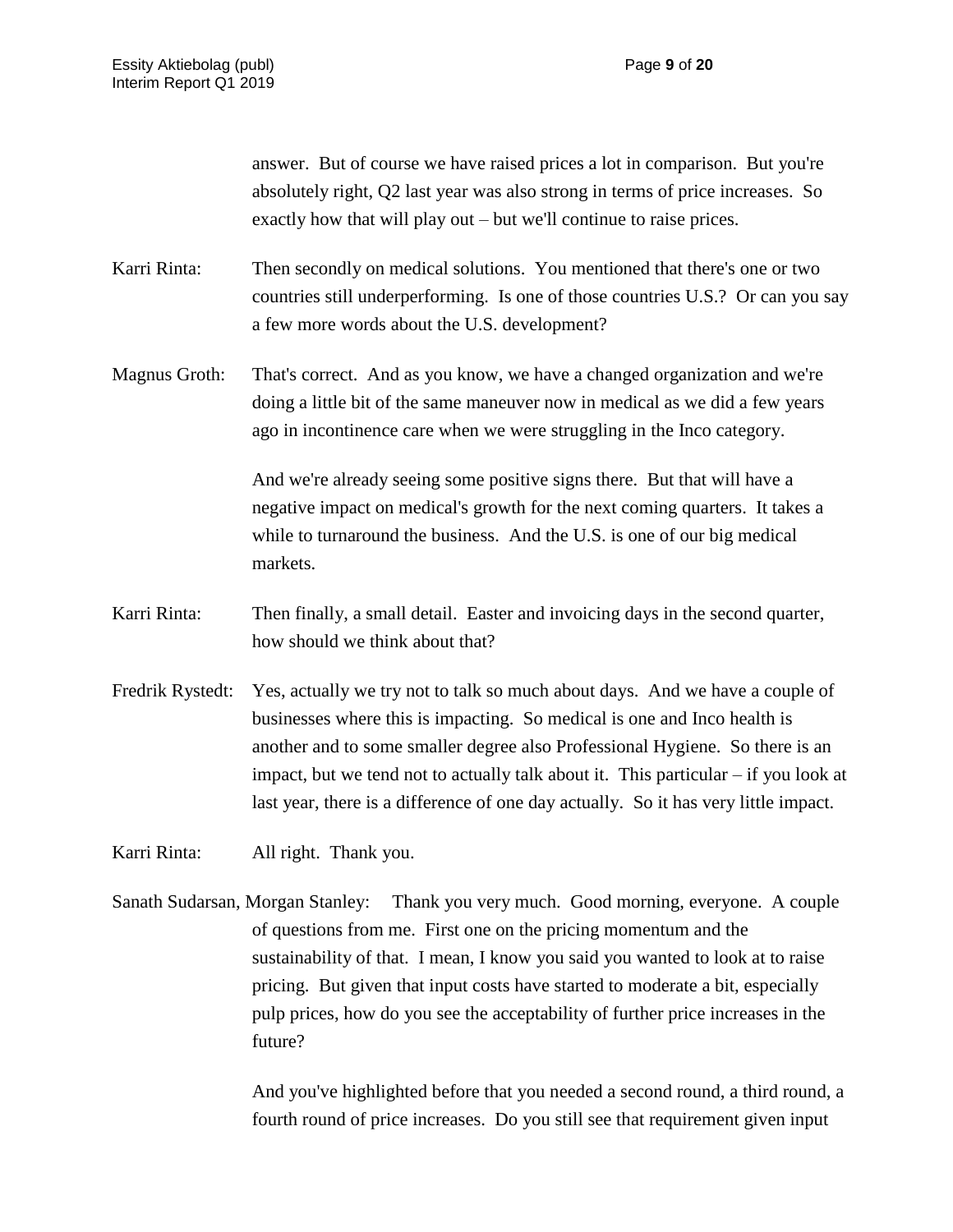cost environment? And the second one is also on pricing, especially in Personal Care, which you had initially said you wanted to take up more of. How is the trend progressing there? Thank you.

Magnus Groth: So Consumer Tissue, we had a very positive development, as you could see in the first quarter. And we're almost through with the second wave, but we have some contracts still to negotiate, and I think that will be an indicator for the momentum in the market. And even though pulp prices have eased slightly, the consensus in the market is that they will start moving upwards again towards the end of the year.

> And of course, our European competitors are also seeing the same negative impact from currency development as we are seeing with the strengthening U.S. dollar to the euro, which has continued into this quarter. So that will very much decide how we move on with the third wave, what happens to pulp prices with the development that we expect.

> Yes, we will have to continue to raise prices, but depending slightly on pulp development and Consumer Tissue. But to increase our margins – of course we're not happy with current Consumer Tissue margins. They should be well above 10 percent and higher than that. We will need to pull all the levers. So higher prices, better mix, more innovation, lower costs going forward. So there will be more price increases coming in Consumer Tissue.

> In Personal Care, there's more of a delay partly because we have the health care part, where we have 3-year contracts typically, where only then 1/ 3 is tendered every year. So we're seeing a positive price/mix impact, but that development is a bit slower. And that's why we have a bigger negative margin gap still compared to a year ago. But we expect that to improve also gradually going forward. Do you want to add something there Fredrik?

Fredrik Rystedt: No, I think it's exactly as you say. We can never promise price increases. We can only promise that we'll try. And of course, in terms of tissue, our belief is still that a lot of our competition is – they have not recovered, and margins are still low. So there's a need for the whole industry to continue to raise prices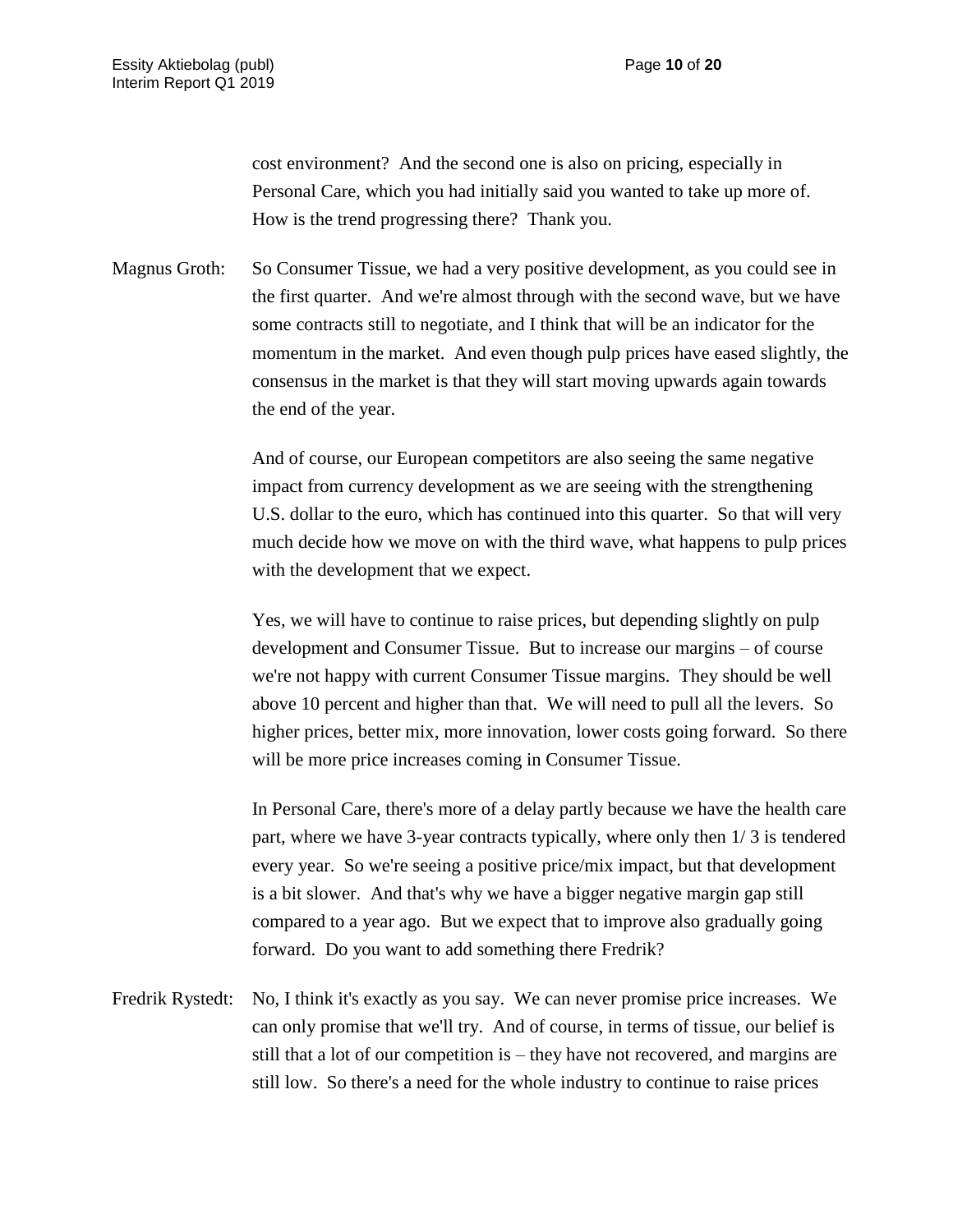also in a slightly more stable raw material environment. So nothing really to that.

Magnus Groth: And we haven't really seen any announcements of new capacities in Consumer Tissue in the last year and most of the capacities that were announced and also then built is up and running now. So from that perspective, there's an increasing stability specifically in Europe going forward.

- Sanath Sudarsan: Thanks. Can I just ask one more question on the changes on your leverage obviously in IFRS 16? Can you just tell us what the impact of this was on your margin? And secondly, can you also tell us – your ROCE seems to have kind of depressed this quarter. Is that also a reflection of the higher leverage you have? And does that change your target of 15 percent ROCE?
- Fredrik Rystedt: Yes, the first question on IFRS 16, it has a slight impact. As you know, the rating agencies, they already adjust for leasing prior to IFRS 16. In our case, if you look at the debt addition of roughly about 3.9 or just below that, it was slightly more than what the rating agencies actually estimated.

But on the other hand, so was the EBITDA impact. So if you actually look at the ratio of net debt to EBITDA, which is the most important, or gross debt for Moody's, the impact is very, very small. It basically is nothing. So from a rating perspective, it doesn't actually have an impact. And if you look at – the second question was ROE?

Sanath Sudarsan: ROCE.

Fredrik Rystedt: ROCE. No this is just a reflection. Yes, partly it has an impact because of the higher level of capital employed. So it has an impact. But, of course, the major impact there is just result and the capital turnover. And there is also a little bit of currency impact. As you know, the average rate is slightly lower than the balance sheet. So that's basically – IFRS 16, slight impact, but not explaining the full.

Sanath Sudarsan: Ok, thank you very much.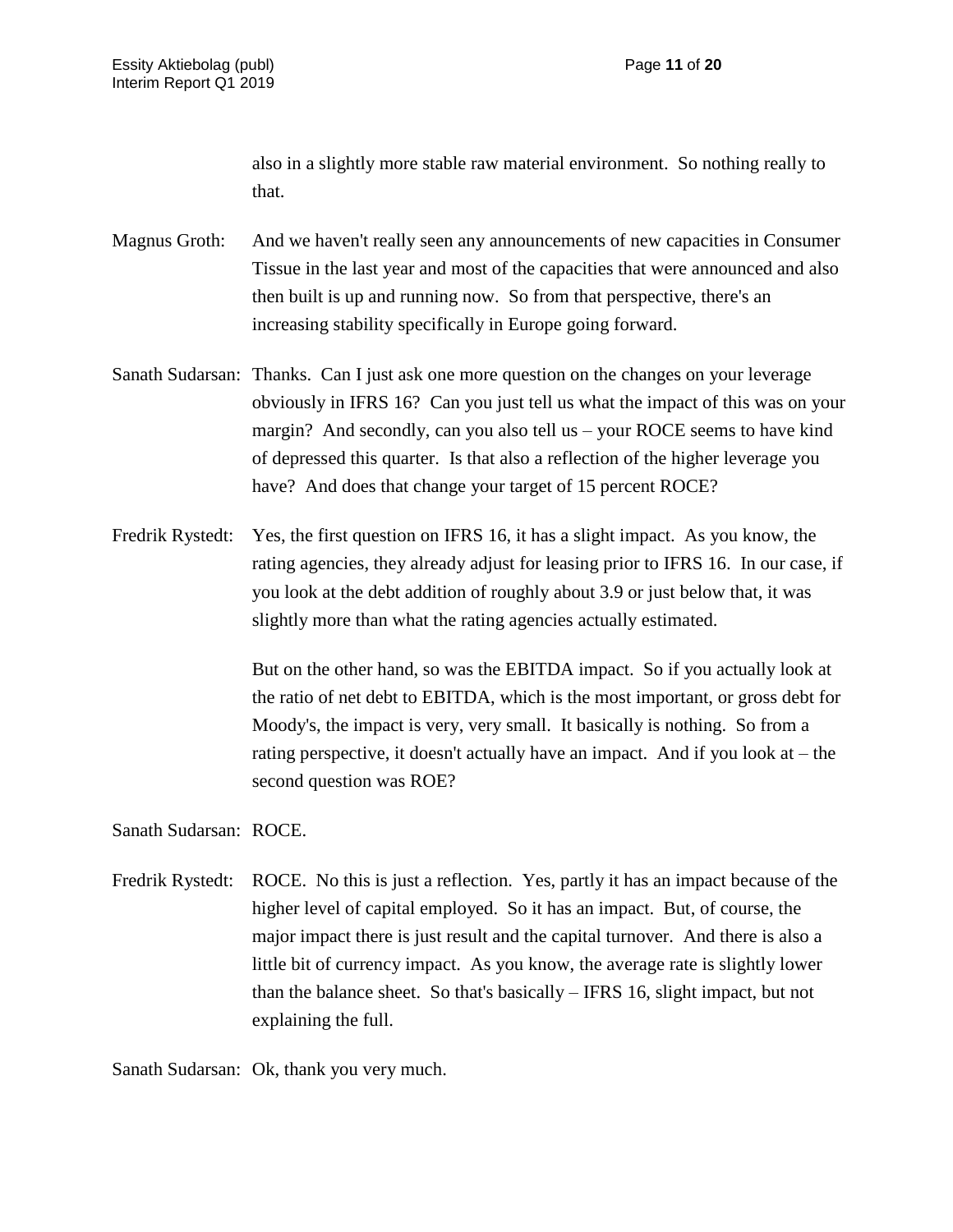- Operator: OK. Our next question comes from the line of Oskar Lindström. Your line is now open.
- Oskar Lindström, Danske Bank: Hi. Just one question from my side, is on the cost savings. Did I understand you correctly when you said that you guided – you expected the Tissue Roadmap COGS savings to come in at about SEK 1 billion for the full year 2019?
- Magnus Groth: Yes and no. I spoke about that historically over the last two years we've had COGS saving totally for the Group of somewhere around SEK 1 billion and we expect to keep that pace. So that's only attributable to Tissue Roadmap, but to all the efforts we're doing in Tissue, but also in Personal Care and Professional Hygiene. So the full COGS savings run rate in the last two years for the Group has been around the SEK 1 billion and we expect that pace to continue this year.
- Fredrik Rystedt: And that's everything. That's of course everything from material rationalization to the fixed cost in the product and whatever we negotiate, bundling of purchasing and distribution, etc. So that's all.
- Oskar Lindström: And a couple of follow up on this. I mean, does that make any specific assumptions about sort of pulp price rebates or pulp price development?
- Magnus Groth: Not pulp price development, but rebates, because only increasing rebates leads to savings, while decreasing rebates has a negative impact on savings. So with the current very high pulp prices and tight market, it's been difficult to achieve additional rebates.

So rebates is actually a smaller part probably going forward, is our assumption then – additional rebates than maybe the more sustainable long term cost saving components that Fredrik referred to. So there is  $-$  it's likely to be in that average number, less rebates and more sustainable savings.

Oskar Lindström: OK. And then just a final one, a follow up here. Could you say anything – I mean, should we expect continued COGS savings also in 2020?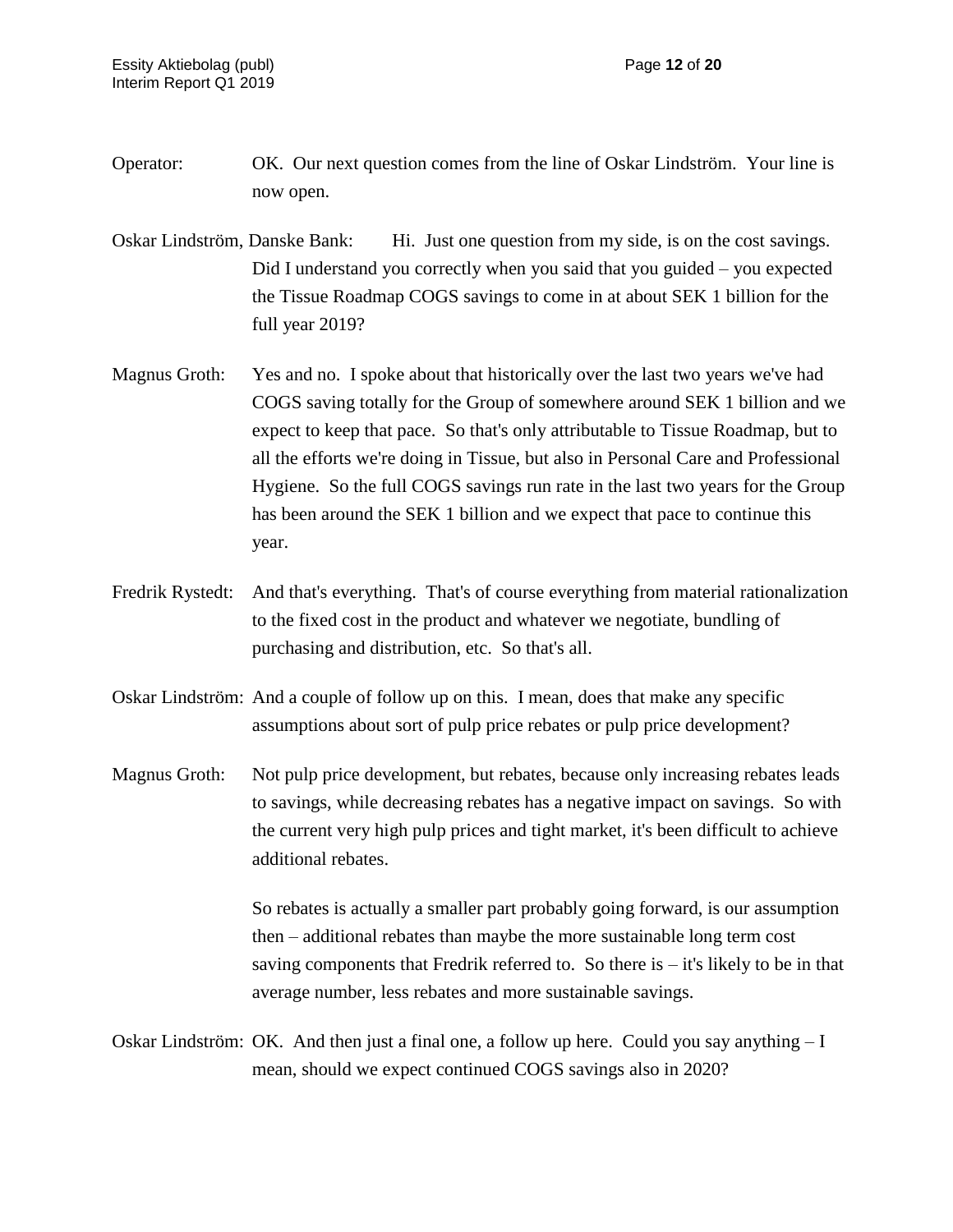Magnus Groth: This is not a program. This is something that's ongoing continuously. But we don't really give any outlook. We'll have to see what we can achieve once we get there. But of course, we will continue to work in all of these areas going forward.

> And we many times stated that as we pull all these levers and work with all these opportunities – and now of course with the increased opportunities from automation and different digital possibilities, we continue to see new possibilities everywhere, both in administration, but also in our plants and in our Go-to-Market. So we expect to continue to save on our cost of goods sold going forward.

Oskar Lindström: All right. Thank you very much.

- Operator: OK. Our next question comes from the line of Faham Baig. Your line is now open.
- Faham Baig, Credit Suisse: Hi, thanks, guys. Good morning. Two questions from me as well. Firstly, the question is really to do with the cost of doing business, because I think your – you have been realizing more savings than you or the market expected. But it's not so far translating into higher operating profits. And I guess in this quarter, you've got a significant other line, which I wasn't expecting.

And if we compare that to the SEK 280 million in  $Q4$  – the moving part seems to be the stock revaluation and the production stop. Could we attribute around SEK 100 million of the difference between the quarters to those factors? Or is there anything else I should be considering?

And on the former point, do you still expect that the SEK 900 million of savings associated with your program fully falls to the bottom line? That's my first question. And the second one quickly probably for Fredrik. The tax rate was materially lower than last year.

And even on an annual basis, over the last couple of years your tax rate is between 23 percent and 24 percent. But are you guys still guiding to 25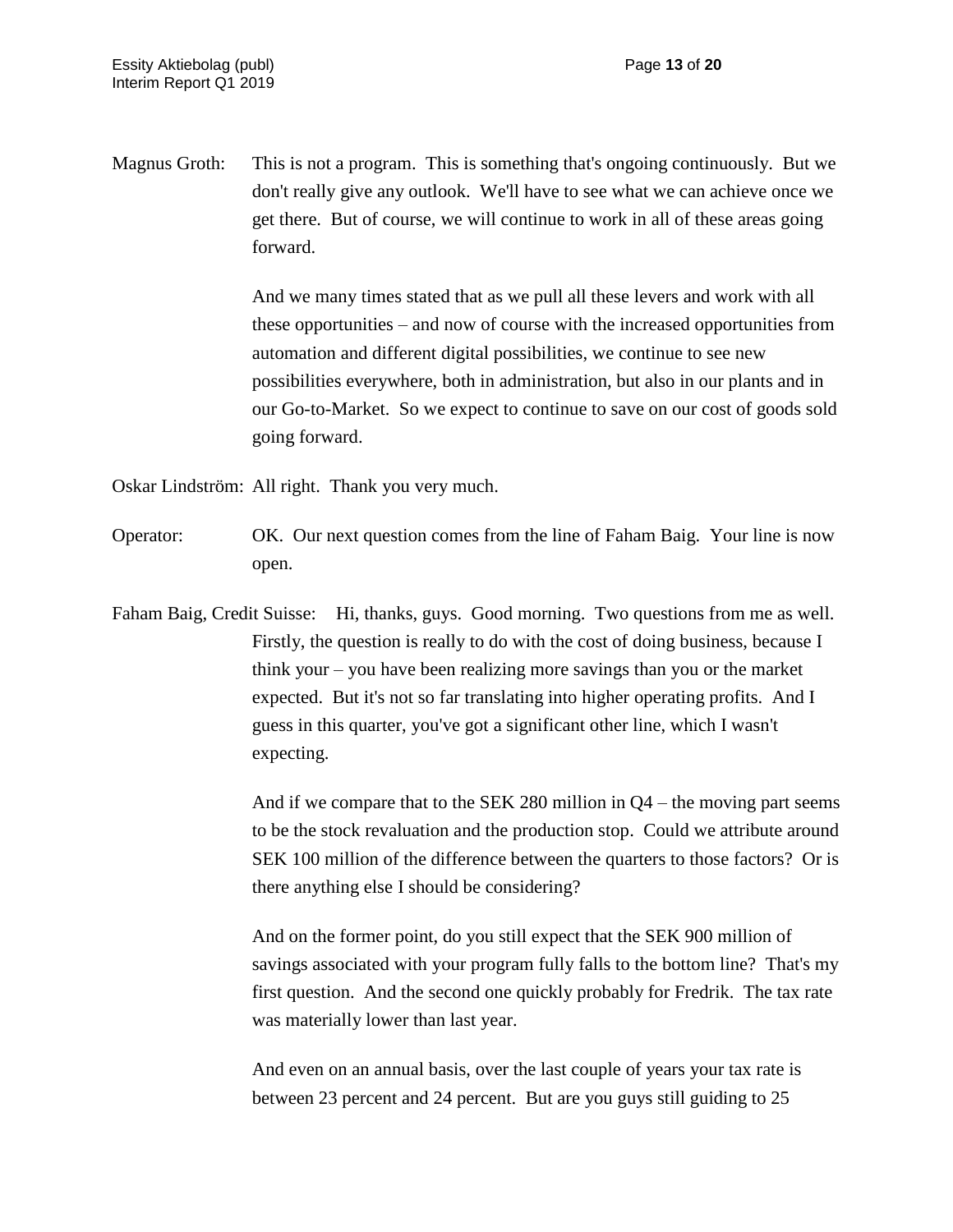percent and 26 percent for the full year? Could you help me with the moving parts there as well, please?

Fredrik Rystedt: Yes, maybe I can – yes, we'll try and answer this together, Faham. So thanks for the questions. Let me start with the first one. You are right, the other line is very high and it's actually higher than you've seen from us before. And there were a lot of different things that Magnus alluded to in his presentation.

> And some of them are more kind of – I shouldn't say permanent, but at least now for the time being. So distribution is one of them. The production facility issue, yes, you're right, that is actually – that's a fairly material issue and of course likely to go away. The stock revaluation is not just what's happening this year. It's also in relation to what happened last year.

So over time that will also diminish. So you can say this particular quarter, it was a lot. Just to say that – our view is that it actually is flowing through the cost savings that we have done. So we've actually achieved in SG&A. You can see that also in our SG&A ratio. It has clearly come down.

On the gross margin, you see all these negative things that you see on the other line. So you can say in a way the cost savings that we have made not only in the program, but also in other SG&A activities is actually compensating for some of these gross margins impacts in this particular quarter. And hopefully, over time we'll see less of that other line, as Magnus already alluded to.

On the SEK 900 million, on the second question there, yes, that will flow through all the way to the bottom line. I think as we alluded to last time and also when we presented this program, this doesn't mean that we put a full stop to everything.

We continue to do a lot of initiatives in terms of digital, we do a lot of things in terms of A&P, etc, and many other initiatives that will promote growth and further expansion of margins. So we're not only saving in terms of efficiency and reducing personnel, we are also investing. So of course had we not done the program as such, then of course you would have seen a bigger impact, negative impact on the margins.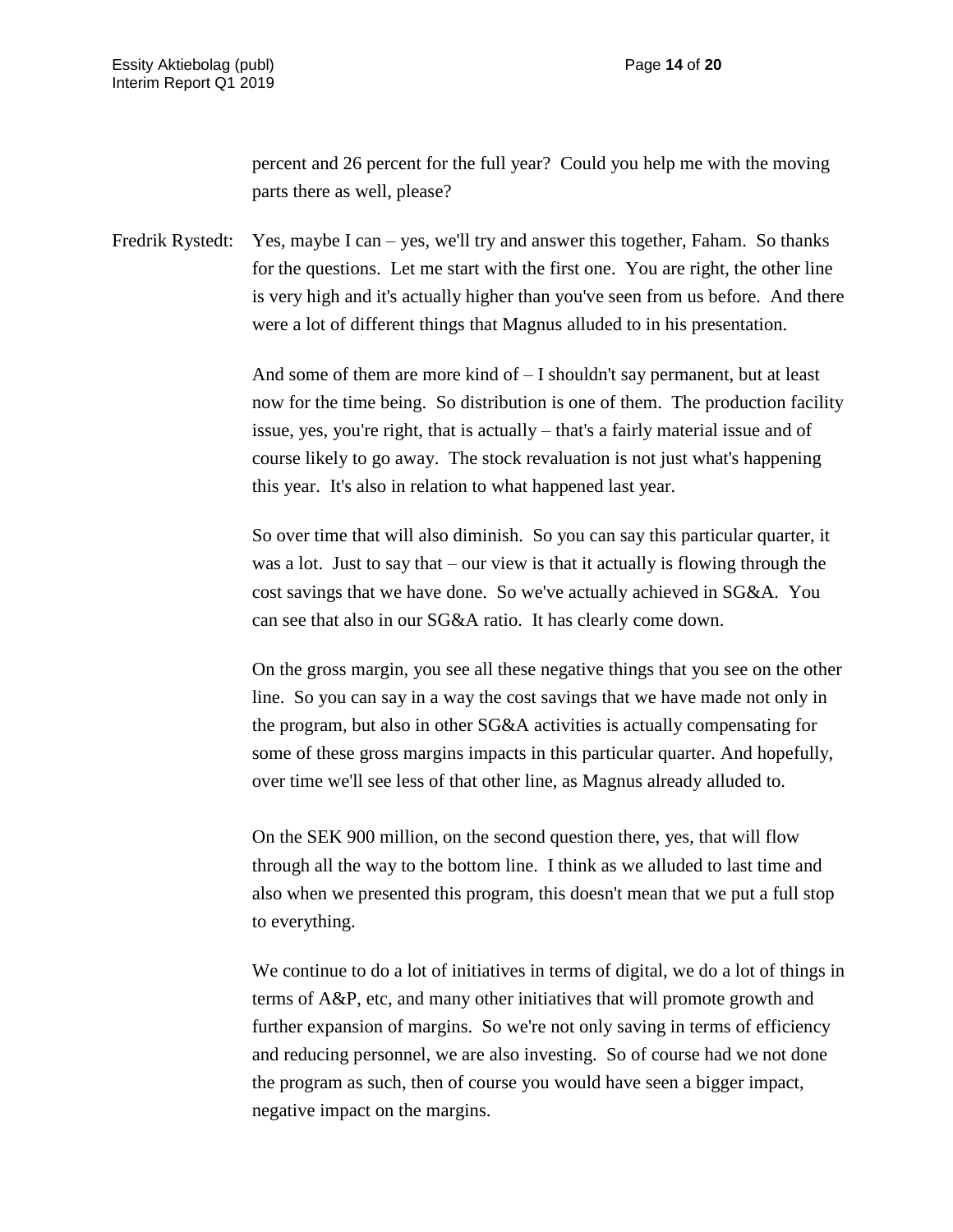So I think just to answer that question, I think we are seeing the cost savings flowing through to the bottom line. We track that very, very clearly and we see that actually happening. And I think that's also true for the full SEK 900 million. On a net basis, it will not be SEK 900 million because we also put a lot of initiatives in place. And then the third question – maybe you want to add something, Magnus?

- Magnus Groth: That's perfect.
- Fredrik Rystedt: OK.
- Magnus Groth: And nothing to add.
- Fredrik Rystedt: The tax rate then, it was actually  $-I$  mean, first of all, as you know, Faham, taxes is all about the full year. It's not about individual quarters. So whatever the tax rate is in one quarter, it doesn't necessarily mean that the full year will be on the same level. However, having said that, we have guided for 25 percent, not 25-26 percent.

That was actually last year. So this was 25 percent this year. And we actually have some – how shall I put it – hope that we will actually achieve a lower tax rate throughout this year. So without guiding kind of anything more specific than that, we hope that we can achieve a lower tax rate than 25 percent. And we are quite happy with what was achieved now in the first quarter.

- Faham Baig: Great. Thank you.
- Operator: OK. Our next question comes from the line of John Ennis. Your line is now open.
- John Ennis, Goldman Sachs: Good morning. A couple from me, please. The first is on Personal Care. You delivered I think 1.6 percent volume growth on a pretty tough comp. I wondered if you could give us the volume growth by category, so Vinda, incontinence, baby, fem care, etc?

And then I wondered whether there is any phasing we should be aware of, i.e., are customers effectively buying in ahead of anticipated price increases later in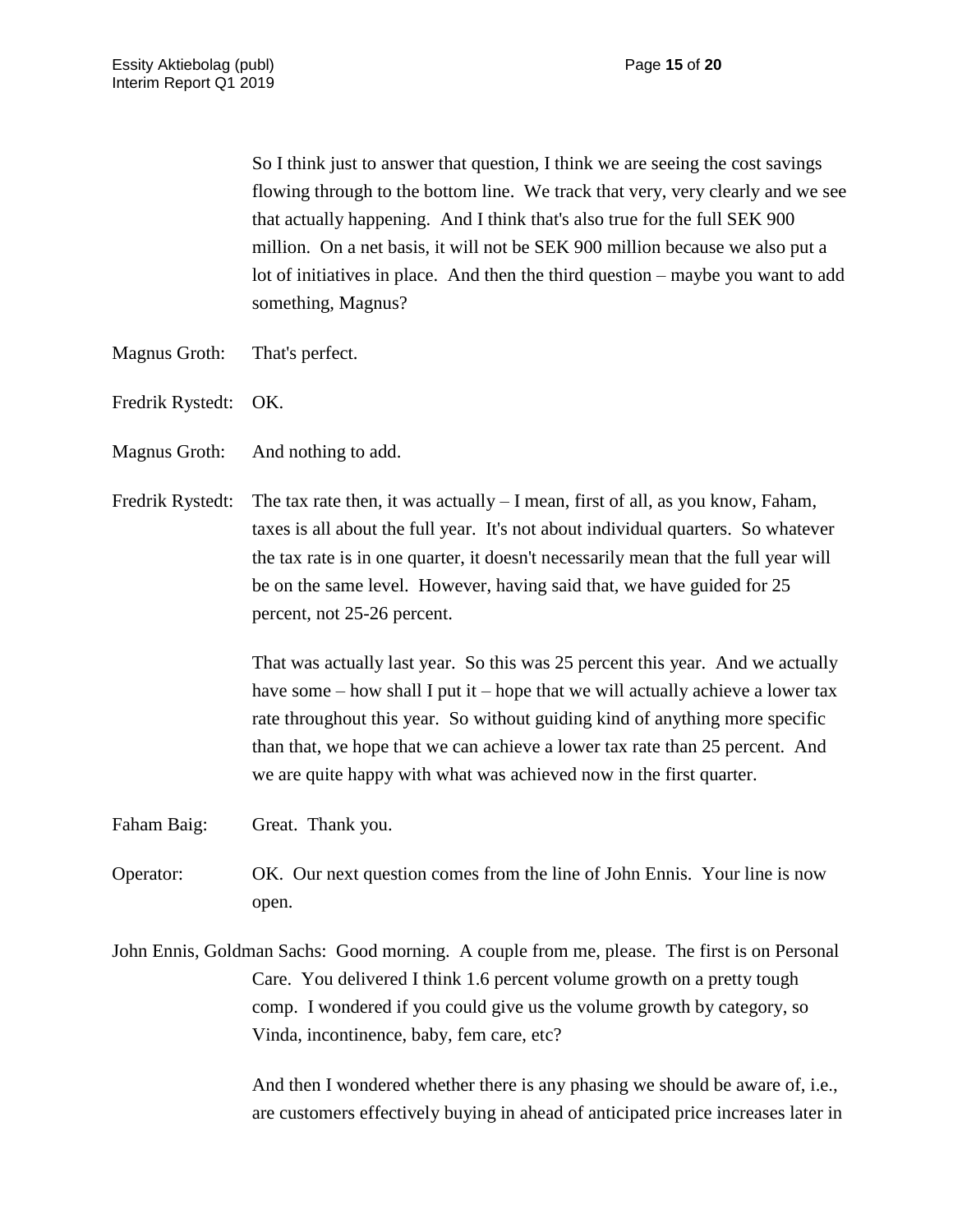the year? And if that is the case, can you help quantify the magnitude of effectively that early phasing?

And then my second question is on Consumer Tissue. The 5 percent price/mix – I wondered if you could give us a steer on the magnitude of price increases within each of the regions, so between Asia, Europe and LATAM. And then specifically in Asia, I guess we are already lapping the price increases that you put through this time last year. So does the announcement today suggest there have been further price increases in Asia that you are benefiting from? Or as we move into 2Q and 3Q, will Asia start to slow? Thanks.

Magnus Groth: OK, I can start with the first and the last question.

Fredrik Rystedt: Yes.

Magnus Groth: And leave the middle question to you, Fredrik. So specifically, in Personal Care when it comes to volume, we had good growth in incontinence products of 2.8 percent. And in medical, we were around 3 percent, which shows that price/mix was not the big driver in medical, which has not been our intent either to really raise prices in medical.

> We are happy about the margins in medical. It's more about driving the growth, the volume growth. So that's in line with our strategies. And then in feminine care, our volume growth was 2 percent. So we had a lot of pricing there, especially in emerging markets. And then finally, in baby care, slightly negative volume of 1 percent.

So very good growth in mature markets, including France, where we launched, as you remember, some time ago. And – but with some negative development in the markets I mentioned earlier. Then when it comes to China specifically or Asia – and you mentioned Vinda specifically. So I think they made a fantastic strategic move last year when they increased prices in 2 steps. And they had a very tough third quarter, if you remember, with negative volume and so on as a consequence of this.

But they really took the opportunity with increasing pulp prices to do this. And at the end of the year and also now after the first quarter, they remain the clear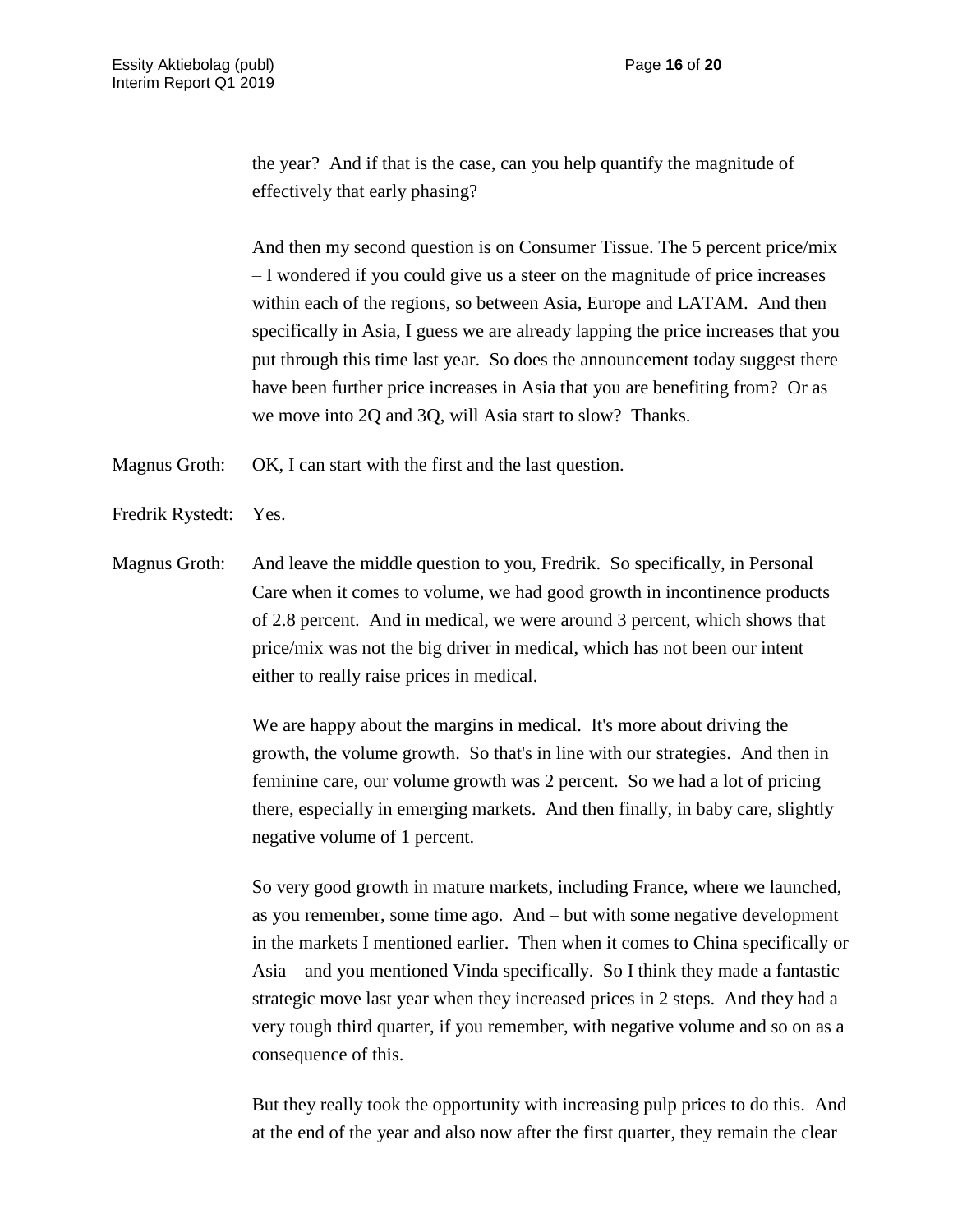market leader in China with around 16 percent market share, so well ahead of competition, and with higher gross margins than most competitors.

And now pulp prices – and as before, they are swinging faster and more drastically in China than in most other markets. So they came up higher and now they've been falling also a little bit quicker in China. So we don't really expect to take any more pricing at this stage in China. I will leave that to Vinda. But more to focus on now – I mean, keeping our position and working with all the other opportunities to improve mix and growing volumes and cost efficiencies.

Fredrik Rystedt: Yes, and the second question, John, was about pre-buying and we saw very little of that. It was actually a slightly positive impact from Brexit, and this was ahead of – building stocks actually from our customers.

> But from a Group perspective and also for the different business areas, it was marginal. But that was what we could see basically the only thing. The rest of the business did not have that much pre-buying. So you should not expect any big impact from that.

John Ennis: OK. Thank you both.

Operator: OK. Our next question comes from the line of Iain Simpson. The line is now open.

Iain Simpson, Barclays: Thank you very much. Good morning, everyone. A couple of questions from me. Firstly, I just wondered in LATAM in Personal Care, where it's clear that you've taken pretty significant pricing there. Do you make any adjustments for high rates of LATAM inflation in your accounting as some of your peers do?

> And then staying within Personal Care. In baby care, it's very impressive to see that diaper growth in Western Europe. Is this market share gain in France following your branded launch there? Or are there other moving parts we should be aware of? Thank you.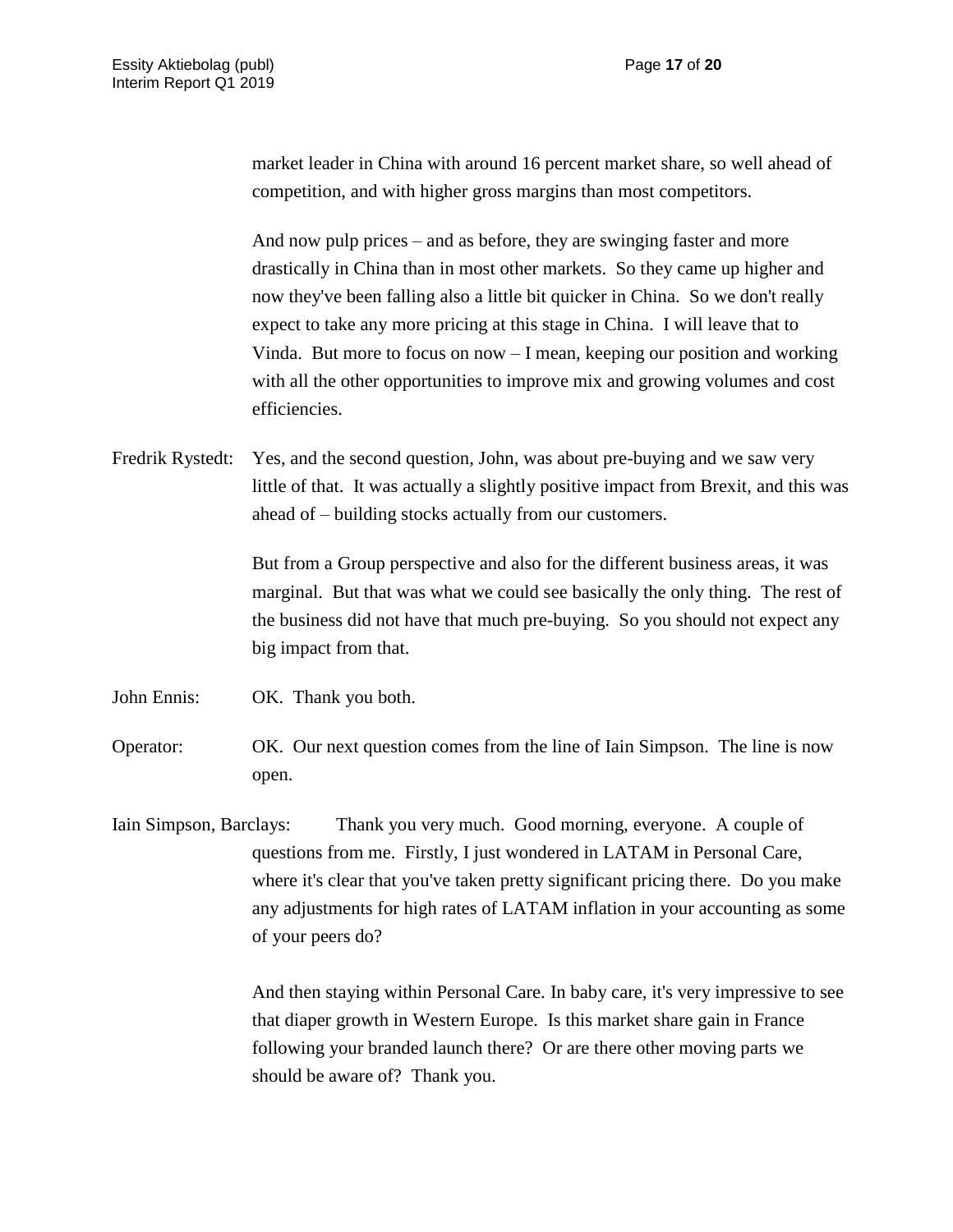- Fredrik Rystedt: And maybe I can start with the first question. We don't have inflation the relevant country for inflation accounting would have been Argentina. It's actually quite small within our business, so it has a very, very small impact. But we don't have inflation accounting in any of the countries in LATAM. And as I said, it's actually quite – very – the difference would have been very small.
- Magnus Groth: OK. Yes, we grew by 5.2 percent in mature markets in baby, which is extremely good. And our launch in France is doing really well. We are growing market share. But we're actually growing everywhere in Europe, in Western Europe.

So both in our branded offering in Northern Europe and in France, but also very much with our private label, or, as we prefer to call them, our retail brand customers, where we are working since many, many years together with a few selected retail brand customers in developing their brands together with them. And that's also going really, really well.

- Iain Simpson: Just to follow up on that if I may. Would I be right in thinking that that growth in Europe would mostly be share gain? I mean, presumably the market isn't growing 5 percent.
- Magnus Groth: No, that's correct, because the market is more or less flat. But we have been launching new products recently. And, yes, we have a good offering, we have good communication, and good momentum in Europe in baby care.

Iain Simpson: Thank you.

Operator: Our last question comes from the line of Linus Larsson. Your line is now open.

- Linus Larsson: Thank you very much. On the ongoing price initiatives that you are that you're having, could you just talk a bit about the volume push back that you may have had and also what's going on in terms of shelf space pricing?
- Magnus Groth: So this I guess refers specifically to Europe and maybe Consumer Tissue. And, yes, there is a push back also this year, which means that when we ask for price increases, there's a risk of being boycotted not only in Consumer Tissue, but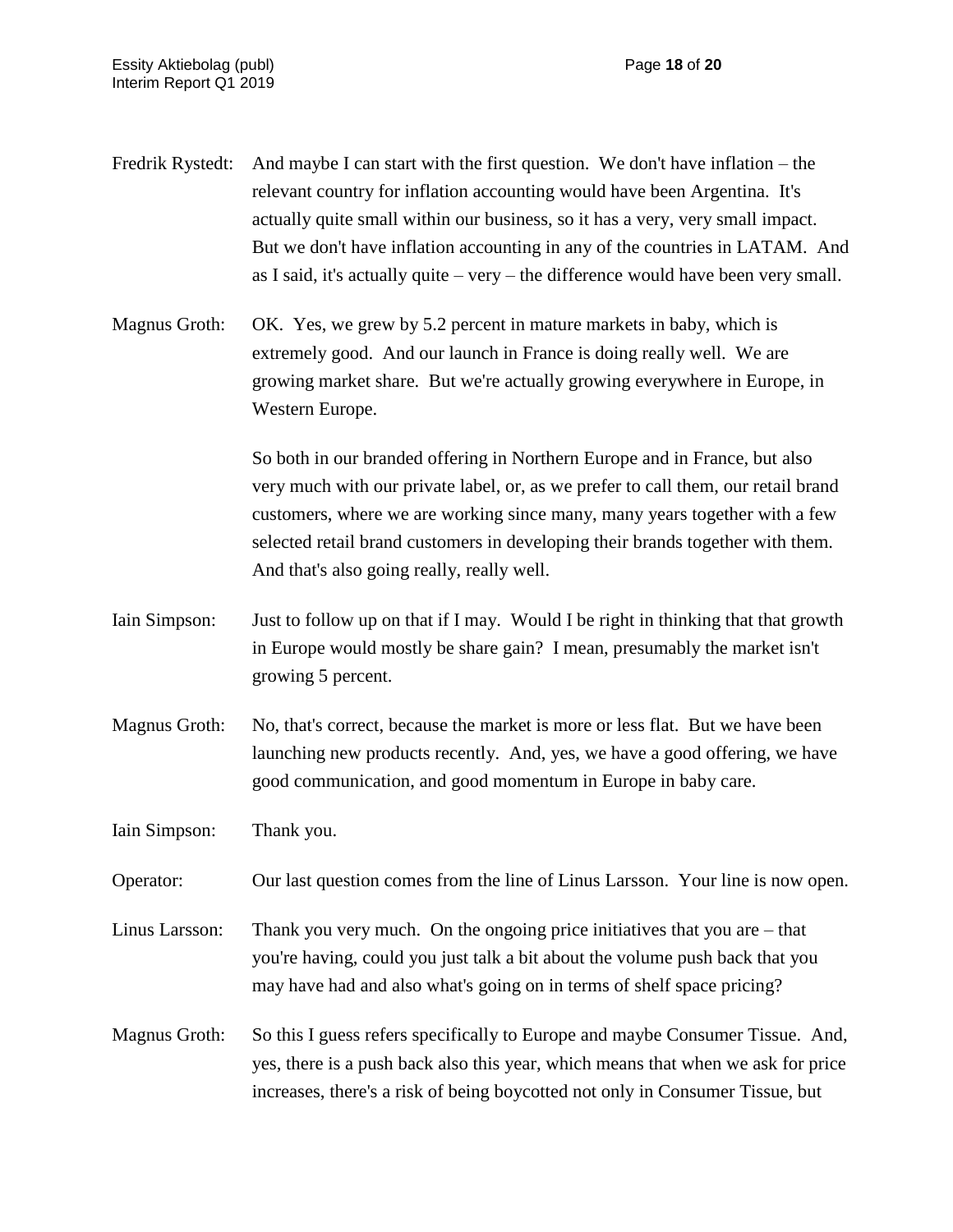also which means that the retailers then decide not to order from us, which of course has a very negative impact on both our top line and on our profitability.

And this is now – this has now become almost day-to-day life in the European retailer landscape. So we're seeing some of that not only in Consumer Tissue, but also in the other categories. And it also happens that when we negotiate Consumer Tissue pricing, we are subject to boycotts or sanctions also in other categories. So that's day-to-day business. And your second question was?

Linus Larsson: Just wonder whether your price hikes are pushed through in the value chain...

Magnus Groth: Yes. Yes, absolutely. And good point. Definitely. So we're seeing new price points on shelf in most countries and that's very important for us. And for the rest of this year, it's very important we see that these new price levels stick. Because in some cases – or actually in many case, in many countries, we are passing barriers from 199 to 229 and so on, on shelf and it's important that those price levels stick.

> I mean, still the price of a toilet roll – we discussed this, Fredrik, the other day – is close to nothing. I do not know if you are aware. But I mean it's EUR 0.50, EUR 0.60 for a toilet roll, which I think is incredibly cheap compared to a cup of coffee or almost anything else considering the benefits.

So I think there should be huge opportunities here for raising prices on Consumer Tissue going forward considering that, something we don't talk about that often. Do you agree, Fredrik?

Fredrik Rystedt: Fully, fully.

Magnus Groth: OK, good. Thanks.

Linus Larsson: Sounds good. And also, if I may just one follow up on input costs. So in the quarter, you showed easing raw material cost inflation. If you add together raw material cost and energy cost, the year-on-year cost inflation was SEK 1 billion and it was SEK 1.4 billion year-on-year in the fourth quarter. Is the implication of what you're saying that in the second quarter the year-on-year cost inflation should ease yet again to something below SEK 1 billion?